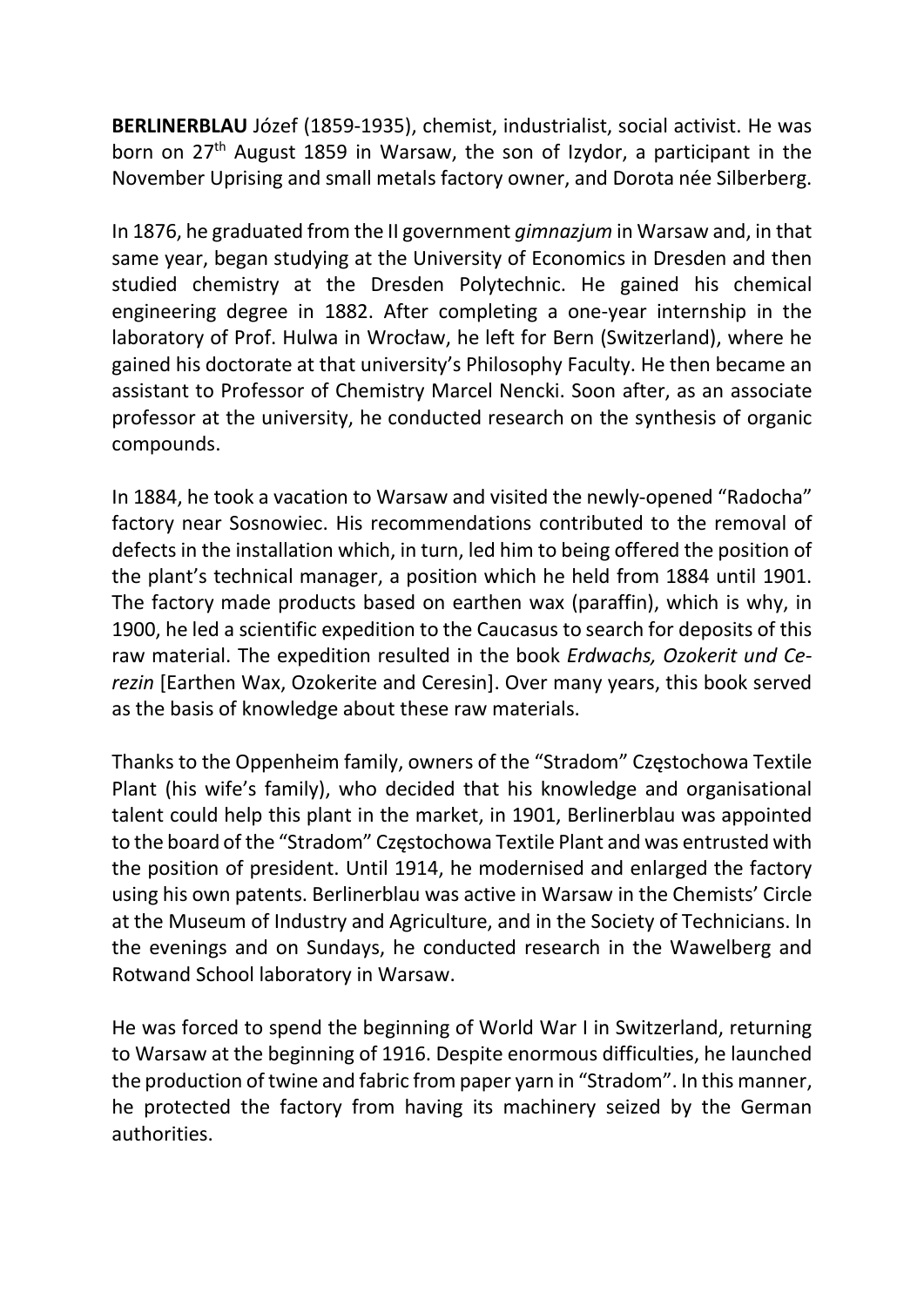After the end of the war, he left for England, where he obtained a loan to enable "Stradom" to go into full production. He electrified and expanded the factory. He also involved himself in the promotion of flax cultivation in Poland and took part in the preparation of customs and rail tariffs, which had a huge impact of the plant's production profitability. He managed the "Stradom" and "Radocha" factories until the end of his life.

He was active in charity. From 1911, he was a member of the "Aid for Orphans" Society. He was a member of the board of the Textile Industry Union in Łódź and a board member of the Central Union of Polish Industry.

He died on  $27<sup>th</sup>$  February 1935 in Warsaw (?) and was buried in the Jewish cemetery on ul. Okopowa. He was awarded the Commander's Cross of the Order of Polonia Restituta.

His wife was Helena née Oppenheim (1870-1939), a graduate of the Warsaw School of Drawing. From 1911, she was a member of the "Aid for Orphans" Society. They had four children:

- Aniela Zofia (27<sup>th</sup> June 1896 Vienna 22<sup>nd</sup> December 1988 Warsaw), married name Steinsberg, a graduate of the Law Faculty of the University of Warsaw (1920), in 1931 admitted as an advocate. She lived and worked in Kraków, where her husband Emil Steinsberg (1879–1943) was a recognised lawyer and ran a legal practice. She undertook the defence of socialists and communists. During the war, she worked with the Żegota Council to Aid Jews. After the war, she took on the defence of Home Army [AK] soldiers, protesting workers and the fighting members of the opposition. In 1976, she co-founded the Komitet Obrony Robotników [Workers' Defence Committee].
- Dorota (1898-1943), married name Seydenmann. She was a painter and a graduate of the School of Fine Arts in Warsaw and the Academy of Fine Arts in Kraków and in Paris. She was murdered by the Germans in Nowy Sacz.
- Adolf (1900-1977), a chemical engineer and technical director of the "Stradom" factory. In 1940, he lived in the United States, where he abbreviated his surname to "Berli".
- Tadeusz (1907-1941), an architect and graduate of the Academy of Fine Arts in Kraków. He was employed by Szymon Syrkus in Warsaw. He perished in Lwów, killed by the Ukrainians.